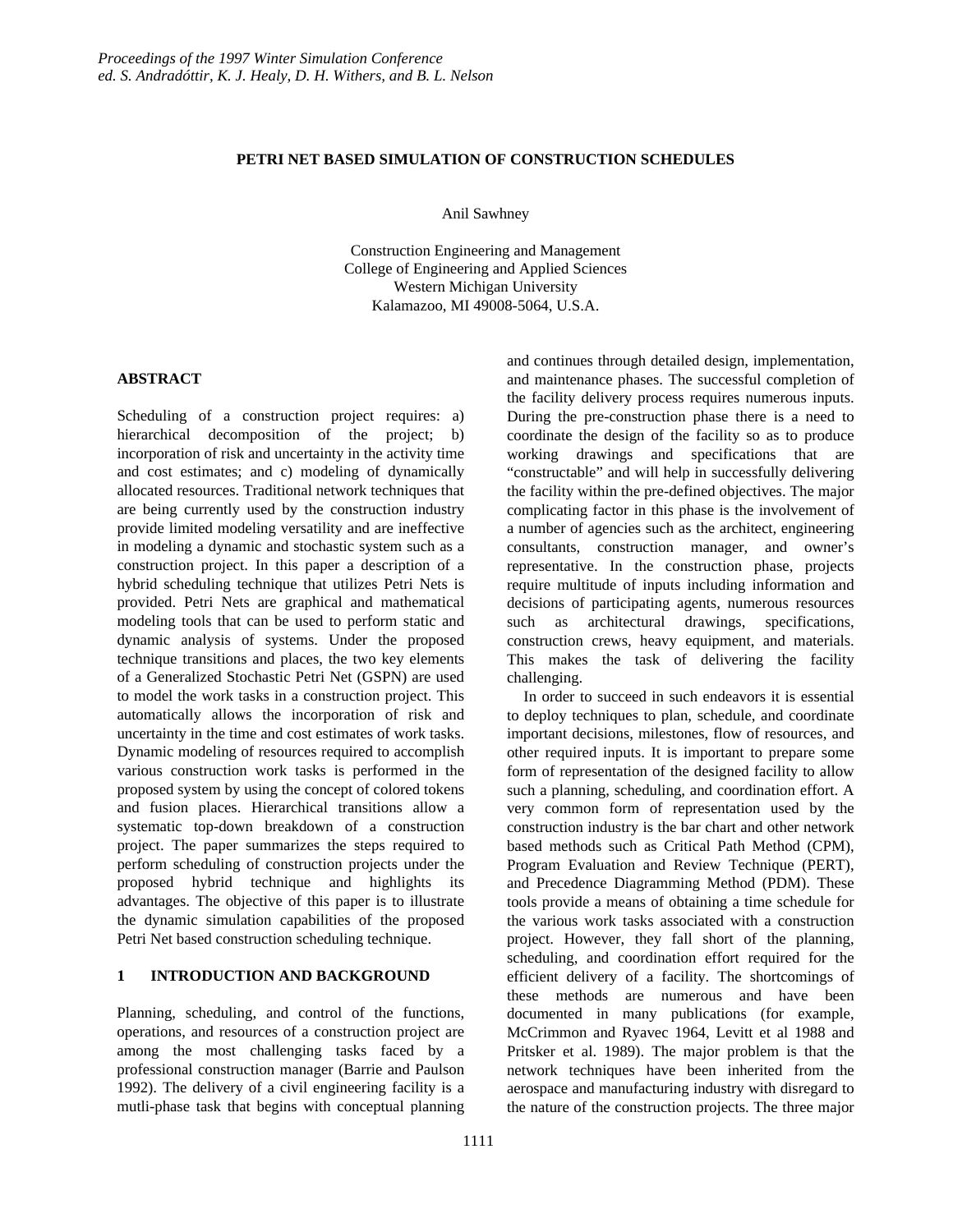characteristics of construction projects that reduce the effectiveness of network based techniques include:

- 1. The task of delivering a facility can be decomposed into sub-tasks requiring services of architects, structural engineers, mechanical engineers, construction engineers, general contractors, and specialty contractors etc. These specialists normally belong to different agencies that are related to each other by contractual arrangements. The resultant decision making and the flow of information is as such complicated making the task of planning and scheduling complex.
- 2. Construction projects are performed in a dynamic environment that is characterized by stochastic phenomenon such as weather changes, labor productivity and skill fluctuations, and variation in site conditions.
- 3. Resources that control the progress of work tasks are dynamically allocated, for example, a tower crane assigned to a high-rise building project. The tower crane is dynamically allocated to perform functions such as lifting a concrete bucket, arranging structural steel members, and unloading fabricated members from trucks.

Traditional network based planning methods do not consider these important characteristics of construction projects during schedule development. The inheritance of the network based techniques and their subsequent critique has demonstrated to the owners, architects, engineers, and constructors (including researchers) the importance of construction planning and scheduling. Another important outcome of these research efforts was the indication that stochastic tools such as simulation can provide an excellent solution to the problem of construction scheduling. Van Slyke (1963) and Pritsker (1988) discussed the development of Graphical Evaluation and Review Technique (GERT) for extending the modeling capabilities of CPM and PERT. These experiments led to the use of simulation in project planning and scheduling. The following paragraph provides a summary of important research in this area.

Ang et al. (1975) developed a technique called Probabilistic Network Evaluation Technique (PNET). This technique applies probability theory to reduce the number of possible critical paths and evaluates the expected project duration based on representative paths in the network. Crandall (1976) used the monte-carlo simulation technique to carry out probabilistic scheduling. He developed a tree structure for network representation to perform the monte-carlo experiments. Riggs (1989) summarized the attempts made to use

simulation modeling for the planning of construction projects. Woolery and Crandall (1983), and Ahuja and Nandakumar (1985) provided a stochastic network model for scheduling.

One basic underlying drawback of the systems discussed above is that they attempt to mimic CPM or PERT based techniques in one form or the other. This inadvertently produces a less efficient tool. This research suggests a shift in the scheduling paradigm by adopting Petri Nets as the "backbone" of the scheduling system.

The paper has been organized as follows. The next section provides a brief description of Petri Nets. Section three explains the use of Petri Nets in scheduling of construction projects. Conclusions and recommendations are provided in the last section of the paper.

## **2 OVERVIEW OF PETRI NETS**

Petri Nets are graphical and mathematical modeling tools that can be used to perform static and dynamic modeling of existing or new systems. Carl A. Petri is generally considered as the originator of the concept of Petri Nets (Petri 1966). Systems that are characterized as being concurrent, asynchronous, distributed, parallel, non-deterministic, and stochastic can be effectively modeled and analyzed by using Petri Nets (Murata 1989).

A Petri Net is a directed, weighted, bipartite graph consisting of four main types of modeling elements called places, transitions, arcs, and tokens (D'Souza and Khator 1994). Figure 1 shows the four modeling elements that are used to develop a classical Petri Net. A place—denoted by a circle—represents a condition such as input data, input signal, resource, condition, or buffer. A transition—denoted by a solid bar represents an event such as a computation step, task, or activity. Arcs are utilized to connect places and transitions in a Petri Net. Arcs are directed (depicted by arrows) and are either drawn from a place to a transition or from a transition to a place. Arcs in a Petri Net have multiplicity. Multiplicity of an input arc, represented by an integer k (as shown in Figure 1), dictates the number of tokens required to fire or enable a transition. The fourth element called the token and denoted by a solid circle provides the dynamic simulation capabilities to Petri Nets. Tokens are initialized at a place and a place may contain zero or more tokens. With the use of tokens the modeler can provide the necessary dynamic links between the places (conditions) and transitions (tasks or events) in a Petri Net.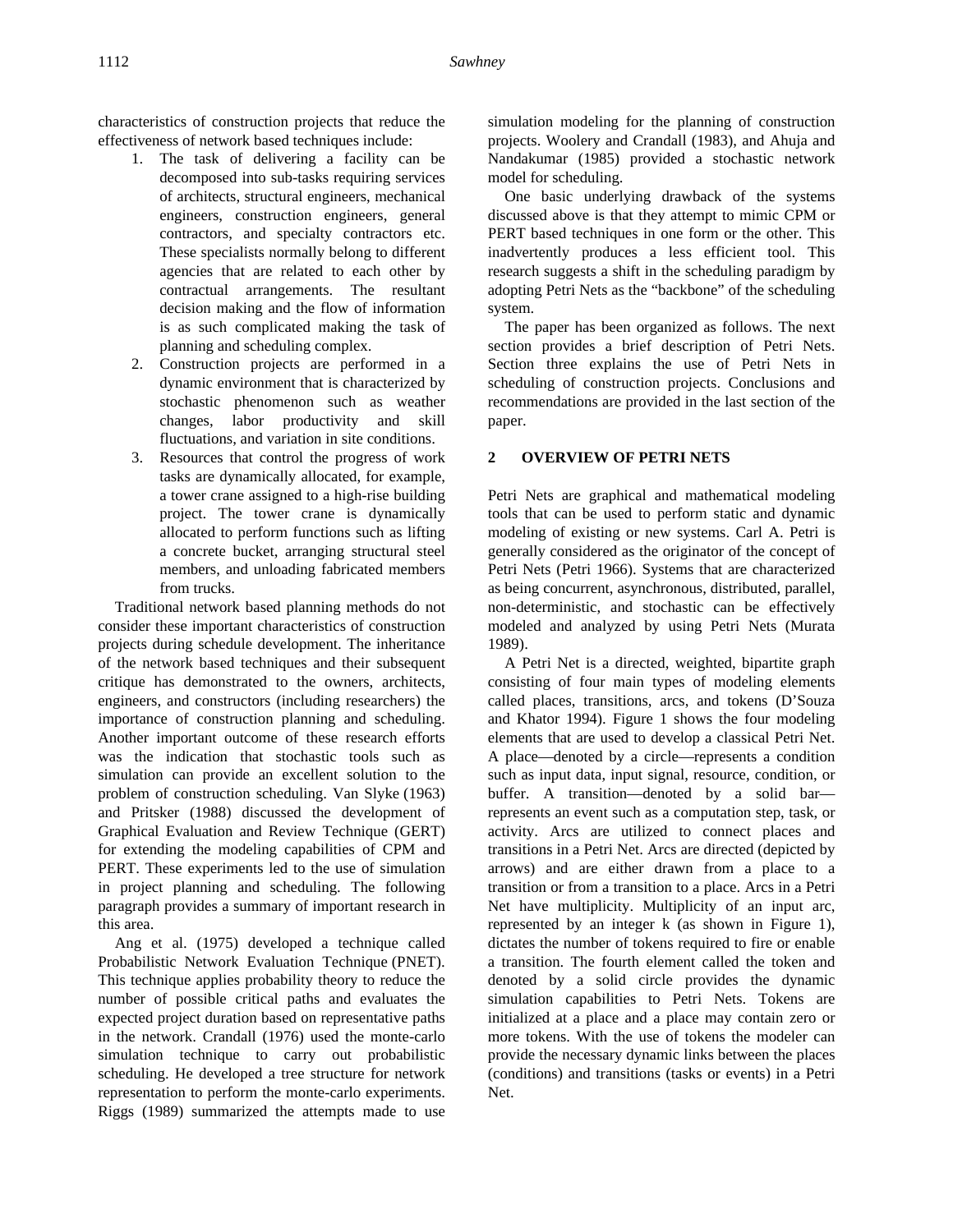

Figure 1: Modeling Elements of Petri Nets

The concept of transition "firing" allows a Petri Net to simulate the dynamic behavior of a system. A transition in a Petri Net can fire when each input place has "k" or more tokens available, where k is the multiplicity of the arc connecting the transition and the respective input place. Such a transition is said to be "enabled" (Murata 1989). Firing of an enabled transition removes the appropriate number of tokens from its input place and puts them in the output place.

In their original form transition firing in Petri Nets was assumed to be instantaneous. However, time can be incorporated into Petri nets by introducing a delay after a transition is enabled. This results in a timed transition that will have the ability to model tasks or activities. Such a Petri Net is known as a Timed Petri Net (TPN). If the transition times are deterministic, the Petri Net is called a Deterministic Timed Petri Net (DTPN) (Hillion 1989). If the transition times are allowed to be random variables, then it is called a Stochastic Timed Petri Net (STPN). A Petri Net that contains immediate transitions, deterministic transitions, and stochastic transitions is called a Generalized Stochastic Petri Net (GSPN) (Marsan 1989). In this research GSPNs are utilized to model construction schedules.

## **3 PETRI NET BASED CONSTRUCTION SCHEDULING**

A construction schedule consists of a series of work tasks that are linked to each other in a logical manner. Schedule development requires a project network to be constructed showing technological and managerial constraints amongst work tasks. Network computations after the development of the schedule result in a timeline that determines the planned occurrence of the work tasks.

Figure 2 illustrates a simple project schedule. Figure 2(a) utilizes the CPM method to formulate the project network and Figure 2(b) shows the equivalent Petri Net based project network.



Figure 2: Petri Net based Project Schedule

It can be seen from the figure that the four modeling elements of a Petri Net can be utilized to develop the project network. In general a work task is depicted by a combination of an input place, a transition, and an output place. The development of "merge nodes" and "burst nodes" in a project network requires special attention. Figure 3 shows the Petri Net equivalent of a "merge node"



Figure 3: "Merge Node" of a Project Network

Figure 4 shows the equivalent of a "burst node". Using these simple rules a construction manager can develop a new project network or convert an existing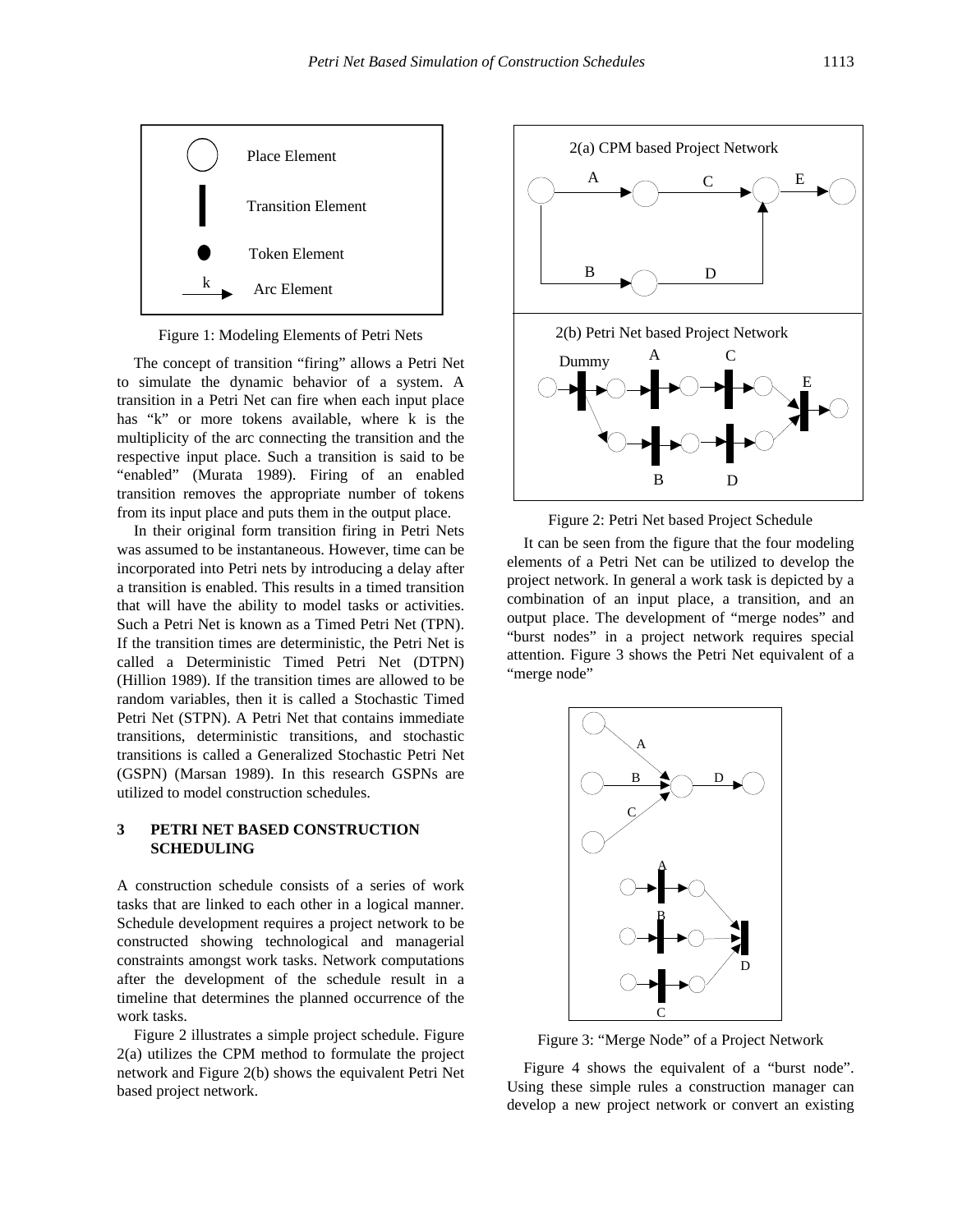project network into a Petri Net based network. Once the Petri Net based project network has been developed the dynamic simulation of the project network results in the scheduling computations for the project.



Figure 4: "Burst Node" of a Project Network

In order to allow efficient Petri Net based scheduling of construction projects it is important to incorporate the following three important requirements of construction projects:

- 1. Ability to provide hierarchical breakdown of a complex construction project.
- 2. Incorporation of risk and uncertainty in the activity time and cost estimates, and the network logic.
- 3. Modeling of dynamic resource allocation and utilization on a construction project.

In the following subsections a description of these three features of Petri Net based construction scheduling are provided.

## **3.1 Hierarchical Breakdown**

Scheduling of complex construction projects is confronted with a problem of describing the project work tasks, their characteristics and interactions in a concise and understandable way. One of the basic strategies for accomplishing this function, devised both by nature and by human beings is the hierarchical approach (Simon 1981).

In order to provide hierarchical features in the Petri Net based scheduling method this research utilizes the concept of "hierarchical transition". The idea of hierarchical transition has been advocated and tested for modeling of complex processes by a number of researchers (Peterson 1977, Torn 1981, Torn 1985,

Jensen 1986, and Meta Software Corporation 1993). In the proposed form a hierarchical transition is utilized to depict a group of work tasks that are linked to each other. Figure 5 illustrates the use of hierarchical transitions to develop the schedule for a complex construction project.



Figure 5: Hierarchical Breakdown

In the level 1 Petri Net—that depicts the project network at the highest level—a hierarchical transition "C" (depicted by a rectangle) is used to denote a level 2 Petri Net. Similarly in level 2 Petri Net the hierarchical transition "B3" represents a lower level Petri Net. This mechanism can be utilized to achieve hierarchical decomposition of a complex construction project. Under this scheme a large project could be divided into various levels of detail in a top-down fashion. The hierarchical concept can be used to structure the project information in an efficient manner. It allows the construction manager to break individual "work packages" of a construction project to different levels of detail, hence providing increased modeling versatility. At the top level it provides a higher level of abstraction and a complete plan without a great deal of detail. At the lowest level it provides a high degree of modeling detail in the form of Petri Nets that represent the construction site level work tasks.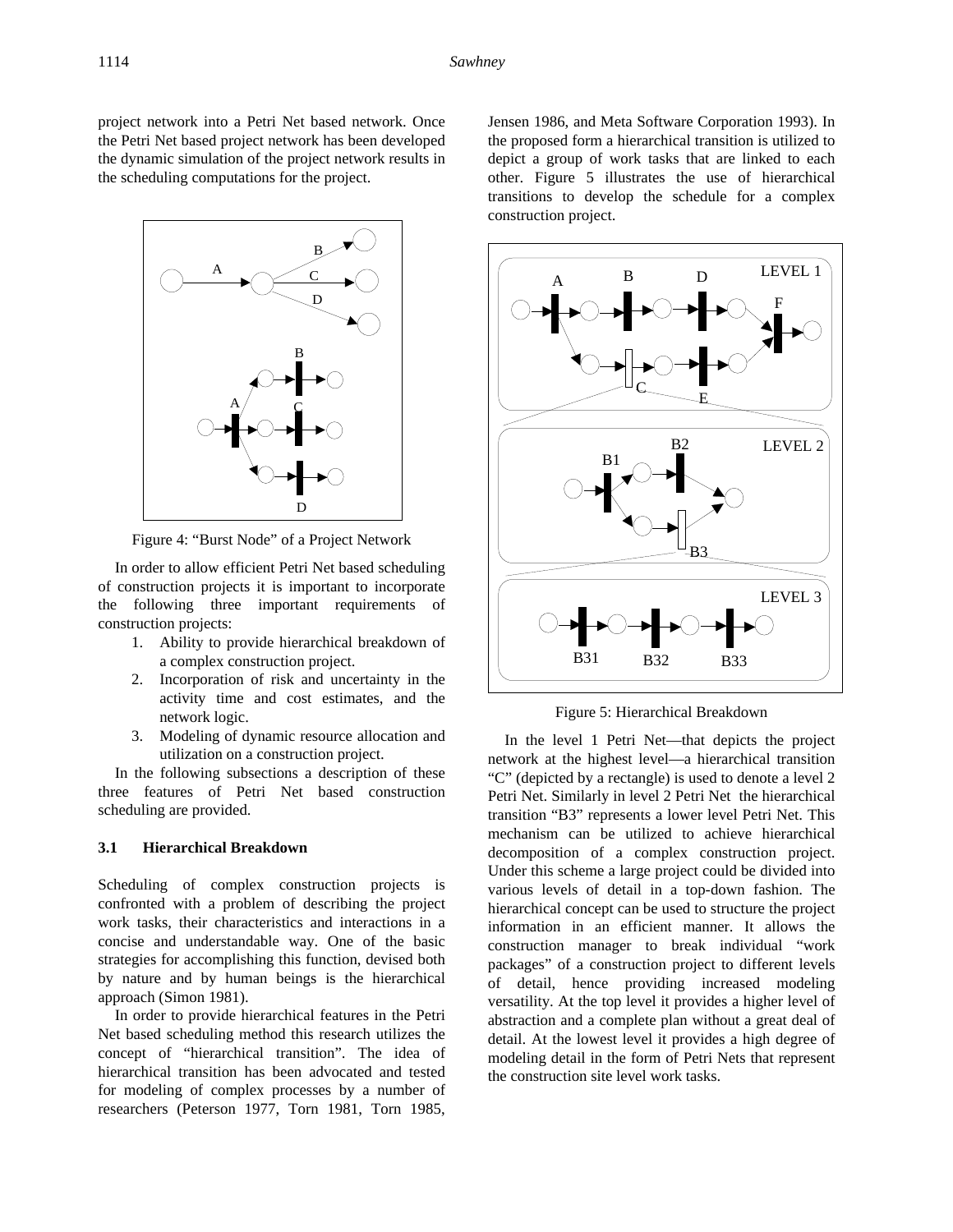The concept of hierarchical transitions in turn also provides modularity features to the Petri Net based construction scheduling technique. Many repetitive technological components can be found in construction projects. These recurring units of work can be combined in "modules" and referenced by a "hierarchical transition". This "hierarchical transition" can then be referenced in the project network a number of times based on the repetitive components in the project. Thus modularity can be beneficially adopted for projects that involve repeated modules of work.

### **3.2 Incorporation of Risk and Uncertainty**

A construction project is susceptible to a number of external factors—such as weather changes, site conditions, labor skill, and cash flow—that cannot be deterministically estimated during the planning phase. Ignoring these factors during planning and scheduling often leads to time and cost overruns on construction projects. It is therefore essential to incorporate the effects of these external factors on the time and cost estimates of work tasks. Petri Net based scheduling technique that is proposed in this research allows effective incorporation of uncertainty in time and cost estimates in the project network. The following two mechanisms allow construction managers to incorporate risk and uncertainty in the project networks:

- 1. **Statistical Distributions:** A transition that represents a work task or a group of work tasks can be assigned a stochastic time and cost estimate. Construction managers can utilize a large number of a statistical distributions to estimate the duration and cost of a work task. During the dynamic simulation of the Petri Net based project network the stochastic estimates are utilized to provide overall project time and cost estimates that are more realistic. This allows seamless incorporation of risk and uncertainty factors in the project schedule.
- 2. **Probabilistic Arcs:** In addition to the statistical distributions, Petri Net based scheduling technique also provides modeling tools that can be utilized to incorporate uncertainty in the construction logic. A probabilistic arc can be utilized in the Petri Net based project network to model this uncertainty. In the traditional network techniques branching is done on a deterministic basis, no cycling is allowed in the network, and work tasks are always completed successfully as the concept of

failure is non-existent. This deficiency is removed in the Petri Net based scheduling through the use of the probabilistic arc. Figure 6 explains the use of probabilistic arc with the help of a construction project.



Figure 6: Probabilistic Arc

In the figure a situation commonly faced by construction managers is modeled. While working on a potentially contaminated construction site it is important for the construction manager to include work tasks related to site remediation in the project network. This is accomplished with the help of a probabilistic arc. The project network consists of the "site condition analysis" work task. The results of the site condition analysis dictate whether the "excavation" work task or "site remediation" work task will be performed. The two probabilistic arcs that connect the "site condition analysis" transition to its two output places represent this uncertainty in the construction logic. Based on past experience probability values are attached to the two probabilistic arcs. There is a 98% probability that the site condition analysis will not find any hazardous material and excavation can be directly started. However, there is a 2% probability that "site remediation" work task will be required before "excavation" work task can be started.

### **3.3 Dynamic Modeling of Resources**

A construction project requires numerous resources such as construction equipment, labor, and construction material. These resources are utilized on a multitude of work tasks and are dynamically allocated to these work tasks. In order to realistically schedule a construction project it is essential to clearly identify various resources being used and to model their dynamic allocation. The Petri Net based scheduling technique provides modeling tools that allow both these aspects to be incorporated in the project network. These are described in the following paragraphs: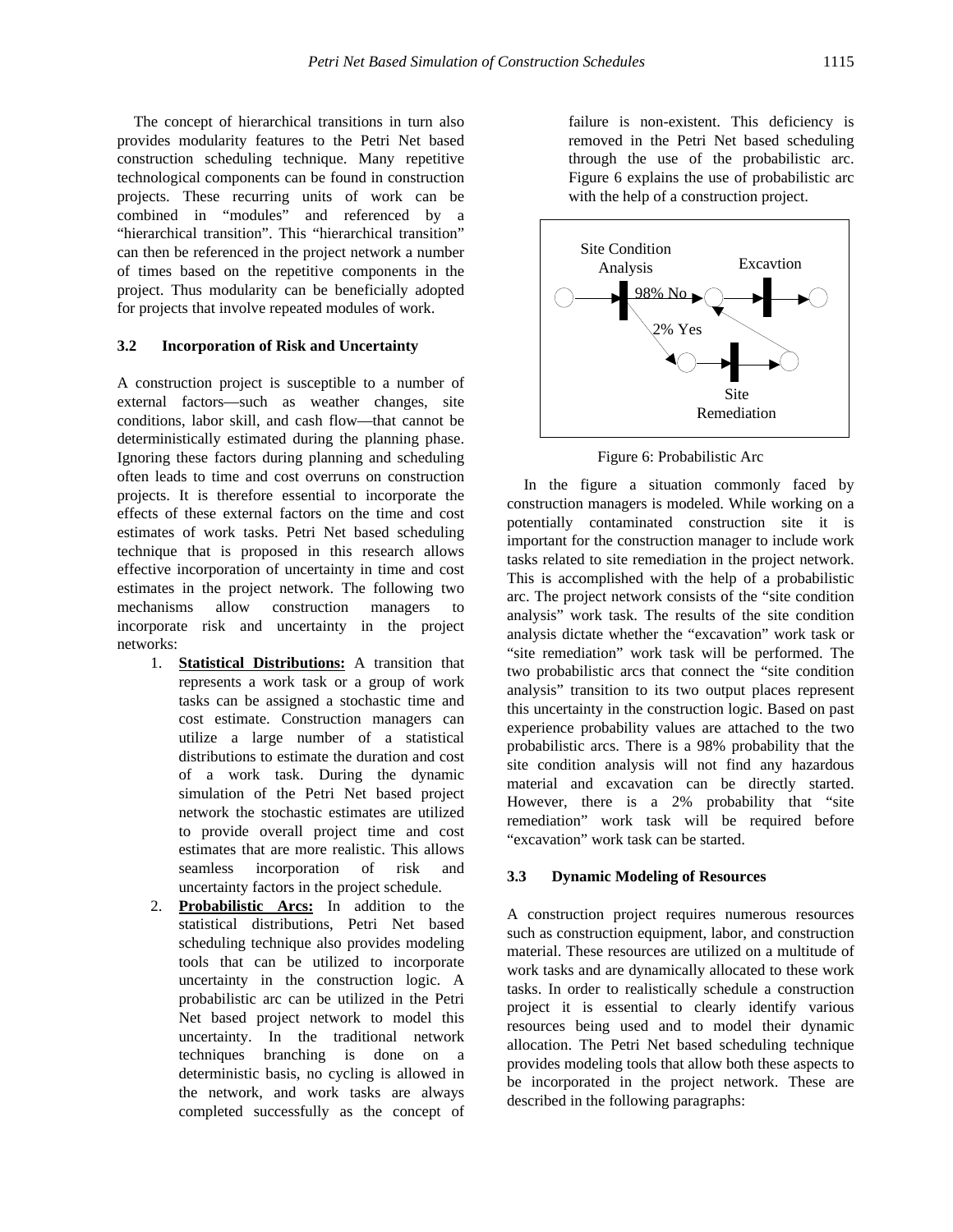**Identification of Resources:** Various resources being utilized on a construction project are modeled by tokens that dynamically move from transition to transition in the Petri Net based project network. These resources are identified by the "color" of the tokens. In the classical form of Petri Nets the modeler is allowed to define only one type of token. This means that in a classical Petri Net it will be impossible to depict different objects that the tokens are used to model. Recognizing the need to allow the modeler to incorporate attributes of objects being modeled by a Petri Net, enhancements were made to classical Petri Nets. In the enhanced form the modeler is allowed to define more than one type of token in a given Petri Net by assigning a color or type to the token. These types of tokens are called colored or typed tokens and the resulting Petri Nets are called Colored Petri Nets (Jensen 1986, Jensen 1990 and Jensen 1992). Figure 7 illustrates the use of colored tokens to identify the resources in a project network.



Figure 7: Modeling Resources using Colored Tokens

**Dynamic Resource Allocation:** Resources on a construction project are shared by a number of work tasks. For example, a tower crane assigned to a highrise building project is used to perform functions such as lifting a concrete bucket, arranging structural steel members, and unloading fabricated members from trucks. In order to realistically schedule a construction project it is essential to model the dynamic allocation and usage of resources. In the proposed Petri Net based scheduling technique this feature is modeled by using "fusion places". The concept of fusion places does not exist in classical Petri Nets. Design/CPN (Jensen 1994

and Meta Software Corporation 1993) has suggested enhancement of classical Petri Nets through the use fusion places. A fusion place is a place that has been equated with one or more other places, so that the fused places act as a single place with the same type and number of tokens. The fusion place capability allows places in a Petri Net that exist in different locations in the network to act functionally as if they were the same place. Such places are called fusion place, and a group of such places is called a fusion set (Jensen 1994 and Meta Software Corporation 1993). Modeling of resources that are shared by a number of work tasks on a construction project is accomplished by using fusion places in conjunction with colored tokens.

Figure 8 illustrates the concept of fusion places and their use to model resources on a construction project. In Figure 8(a) portion of a project network containing the "concreting", "arrange steel members", and "unload prefabricated members" work tasks is shown. The three activities share a common resource depicted by the place "tower crane" in the network. The place "tower crane" acts as an input place and output place for all the three work tasks. Assuming that there is only one token available in the "tower crane" place, the three activities can only be performed when the resource is available. Figure 8(b) models this scenario by using fusion places. A fusion set called "tower crane" is first defined for the network. Three fusion places representing resource requirements for the three work tasks are then defined. The three work tasks are connected to their respective fusion place as shown in the figure. It is important to note that places belonging to the fusion set "tower crane" have the same number and type of token. If the construction manager decides to use two tower cranes instead of one appropriate changes are made to the fusion set. This mechanism simplifies the project network and effectively models resource sharing between various work tasks on a construction project.

### **4 CONCLUSIONS AND RECOMMENDATIONS**

Petri Net based scheduling of construction projects described in this paper is a simple and effective method that can provide construction managers assistance in developing realistic time and cost estimates for complex construction projects. By the use of Petri Net as the basis of developing the project network a number of advantages can be attained. These advantages are as follows: 1) hierarchical and modular decomposition of complex construction projects can reduce the complexity of the project network; 2) cycling and probabilistic arcs can be used to model uncertainty in the construction logic; 3) uncertainty in the time and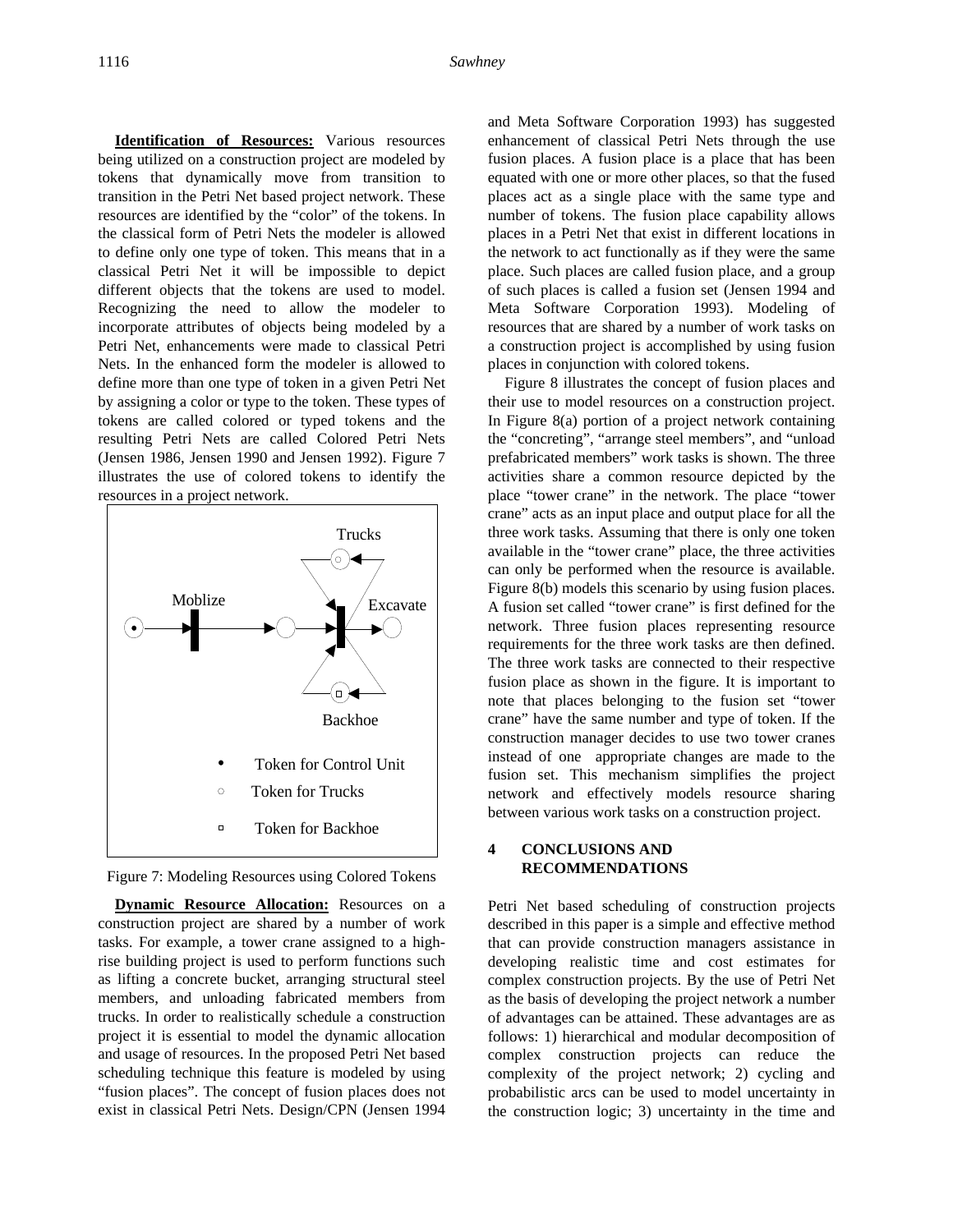cost estimates of the work tasks can be modeled by using appropriate statistical distributions; and 4) modeling of shared resources and dynamic allocation of resources in a project network by using fusion places allows a the construction manager to foresee resource availability problems.



Figure 8: Dynamic Resource Modeling using Fusion Places

Initial investigation for this research was performed by using Design/CPN<sup>TM</sup> (Jensen 1994 and Meta Software Corporation 1993) and TemPRO™ (Software Consultants International Limited 1995). Both these software tools are general purpose Petri Net based analysis tools. The author is currently developing a prototype software specifically designed for Petri Net based scheduling of construction projects.

# **ACKNMOWLEDGMENTS**

This work was supported in part by the Western Michigan University's Faculty Research and Creative Activities Support Fund. The views and conclusions expressed and the recommendations made in this paper are entirely those of the author and should not be construed as expressing the opinions of Western Michigan University.

#### **REFERENCES**

- Ahuja, N. T. H., and Nandakumar, V., (1985). "Simulation model to forecast project completion time." Journal of Construction Engineering and Management, ASCE, 111(4), 325-342.
- Ang, A. H. S., Abdelnom, J. and Chaker, A. A. (1975) "Analysis of Activity Networks under Uncertainty", Journal of Engineering Mechanics, ASCE Vol. 101, No. EM4, p.p. 373-387.
- Barrie, D. S. and Paulson, B. C. (1992) "Professional Construction Management" Third Edition, McGraw Hill Inc.
- Crandall K. C. (1976), "Probabilistic time scheduling", Journal of Construction Division, ASCE, Vol. 102 No. CO3, p.p. 415- 423.
- D'Souza, A. and Khator, S. K. (1994) "A Survey of Petri Net Applications in Modeling Controls for Automated Manufacturing Systems" *Computers in Industry, Vol.* 24 p.p. 5-16.
- Hillion, H. P. (1989) "Timed Petri Nets and Applications to Multi-Stage Production Systems: Advances in Petri Nets" Lecture Notes in Computer Science 424, New York, NY: Springer-Verlag.
- Jensen, K. (1986) "Colored Petri Nets: Advances in Petri Nets" Lecture Notes in Computer Science 254, New York, NY: Springer-Verlag.
- Jensen, K. (1990) "*Colored Petri nets: A high level language for system design and analysis"* Lecture Notes in Computer Science 254, New York, NY: Springer-Verlag.
- Jensen, K. (1992) "*Colored Petri Nets: Basic Concepts, Analysis Methods and Practical Use"* Volume 1, EATCS Monographs in Computer Science, New York, NY: Springer-Verlag.
- Jensen, K. (1994) "Colored Petri Nets. Basic Concepts, Analysis Methods and Practical Use. Volume 2, Analysis Methods" Monographs in Theoretical Computer Science, Springer-Verlag, 1994.
- Levitt, R. E., Kartam, N. A., and Kunz, J. C. (1988) "Artificial intelligence techniques for generating construction project plans" Journal of Construction Engineering & Management, ASCE, Vol. 114, No 3.
- MacCrimmon, K.R. and Ryavec, C.A. (1964) "An Analytical Study of the PERT Assumptions", Operations Research, Vol. 12, p.p. 16-38.
- Marsan, M. A. (1989) "Stochastic Petri Nets: An Elementary Introduction: Advances in Petri Nets"